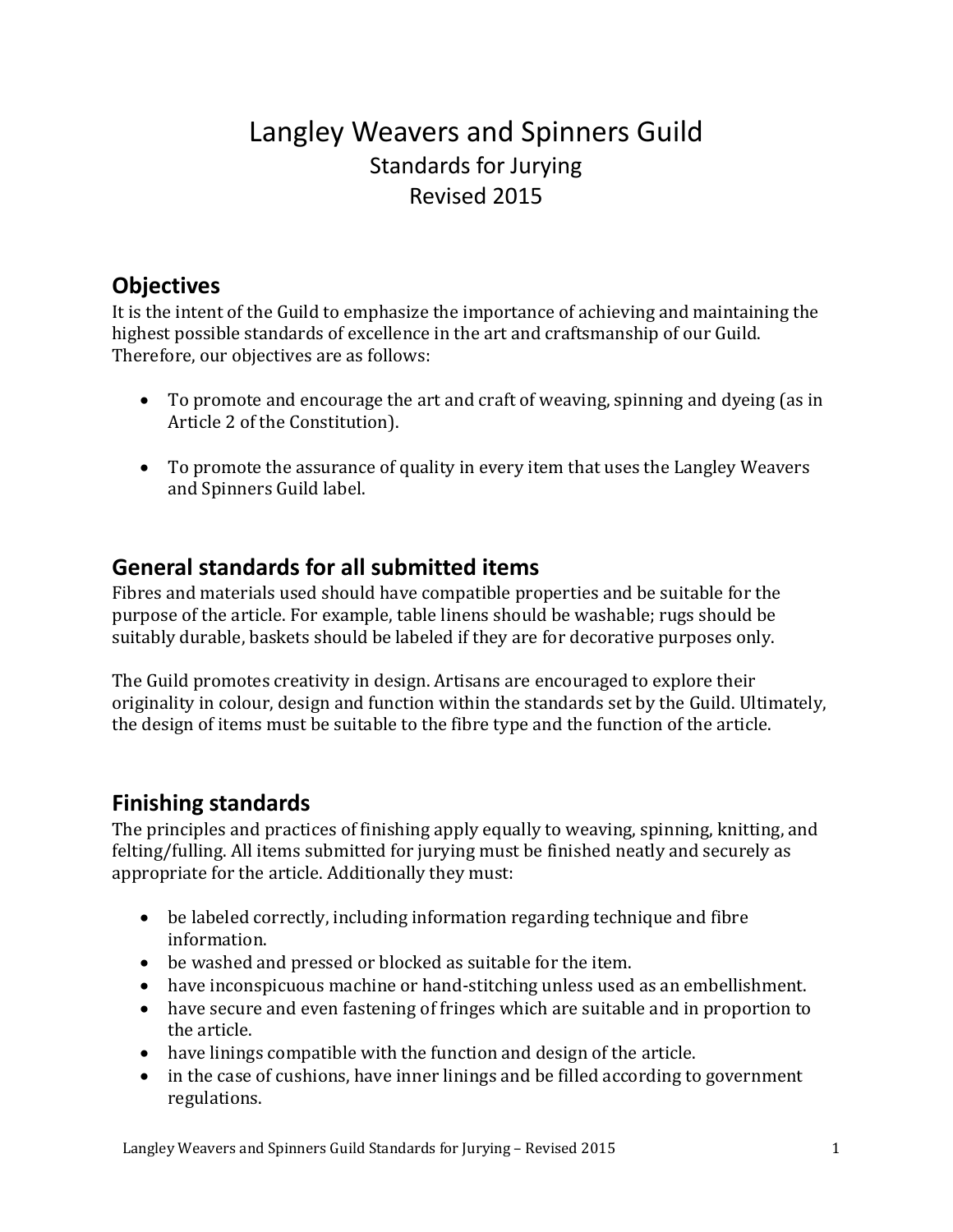- for wall hangings, have mounting/hanging materials attached which are an integral and appropriate part of the design.
- all be the same size if they are part of a set tea towels, pair of socks, set of napkins.

#### **Weaving standards**

In general, the weave, pattern and sett for woven items must be suitable for the intended use. 

All woven articles must have:

- no threading errors, skips and/or treadling errors.
- no knots in warp or weft. All joins must be inconspicuous. On the backs of traditional tapestries it is permissible to leave ends of weft hanging free.
- a consistent beat.
- good edges and even selvedges.

#### **Spinning standards**

These standards will be applied to hand spun yarns which are sold in skeins or used in weaving, dyeing, knitting or other fibre techniques.

- All skeins for sale must be labelled. Labeling must include fibre content, weight and length.
- Skeins must be tied securely and neatly.
- Must exhibit uniformity of spinning technique, for example, consistently even or deliberately textural.
- Yarn must be washed.
- Yarn must be a continuous length with no knots.
- Must contain at least one hand spun singles yarn.
- Yarns must be free of stains and foreign matter.

## **Dyeing standards**

Hand dyed yarns must:

- be hand dyed by a Guild member.
- be washed and free of residual dyes.

Only hand dyed, handspun skeins can be sold on the Main Floor of the Guild Sale. Hand dyed, commercially spun skeins must be sold in the Wool Room.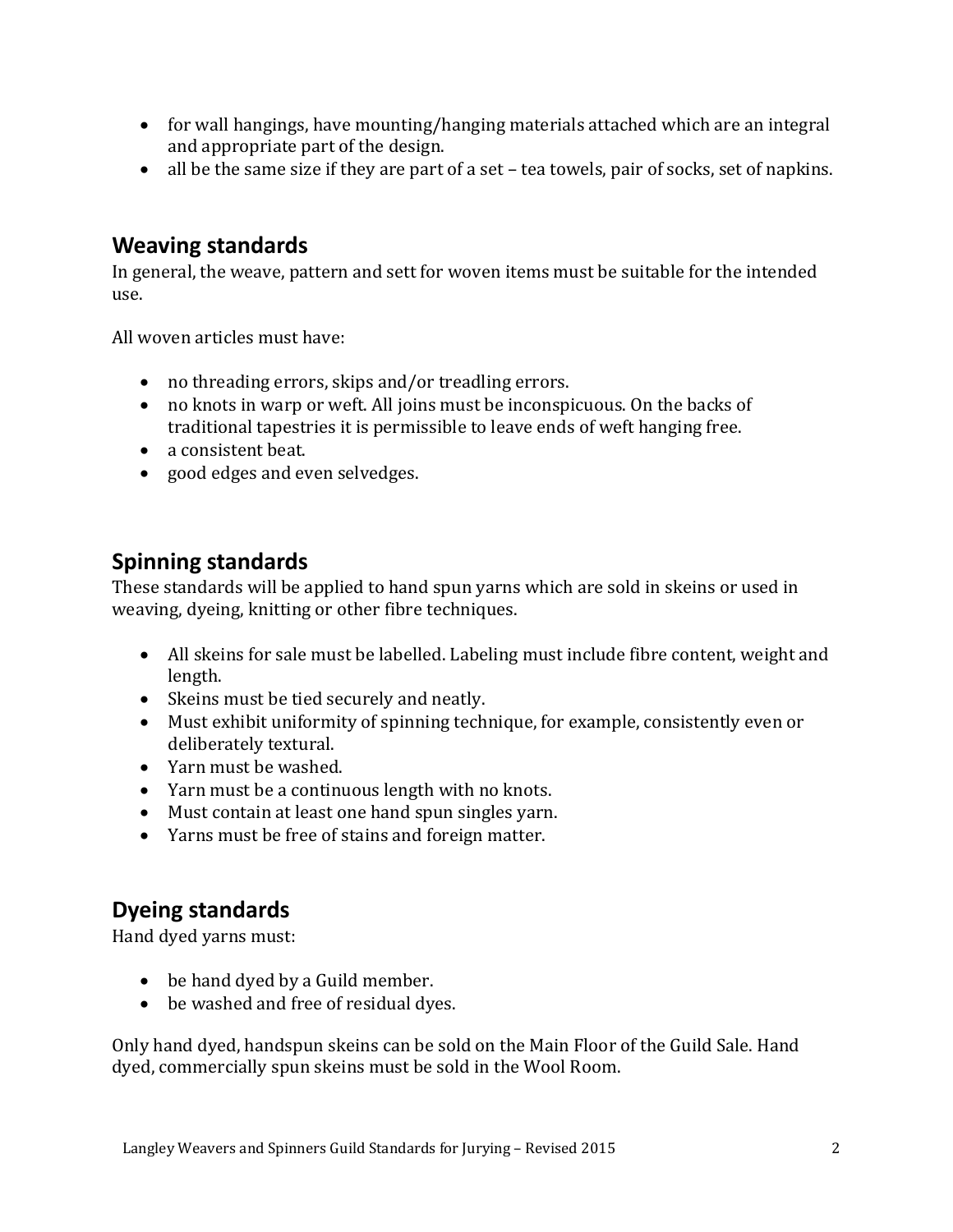### **Knitting and crochet standards**

The fibre within an article must be the major focus of a knitted or crocheted piece. To that end, acceptable knitted or crocheted items must incorporate varns that are either:

- 60% hand spun meeting the hand spinning standards of the Guild or,
- 60% hand dyed by a Guild member meeting the hand dyeing standards of the Guild. These yarns can be hand spun or if commercially spun must be at least 60% natural fibre or,
- 60% locally raised or grown by a Guild member.

### **Felting/fulling standards**

**Felted** items are to be distinguished from **fulled** items.

*Felt* is defined as a non-woven material which is created by the compression of fibres, with the help of moist heat and/or rubbing but without the use of a binding compound.

*Fulling* is defined as a woven or knitted material of wool and/or other fibres which have been compressed through moist heat and rubbing. Light fulling is an integral part of the weaving process; this section of standards applies to heavily fulled articles.

- Needle felting may be done with single or multiple needles.
- Fulled knitted articles must meet the Guild Standards for knitted articles.
- Felted/fulled items must be uniformly felted or fulled. For example, no thick or thin spots unless variation is an obvious design element.
- Articles of clothing must be firm enough to withstand wear.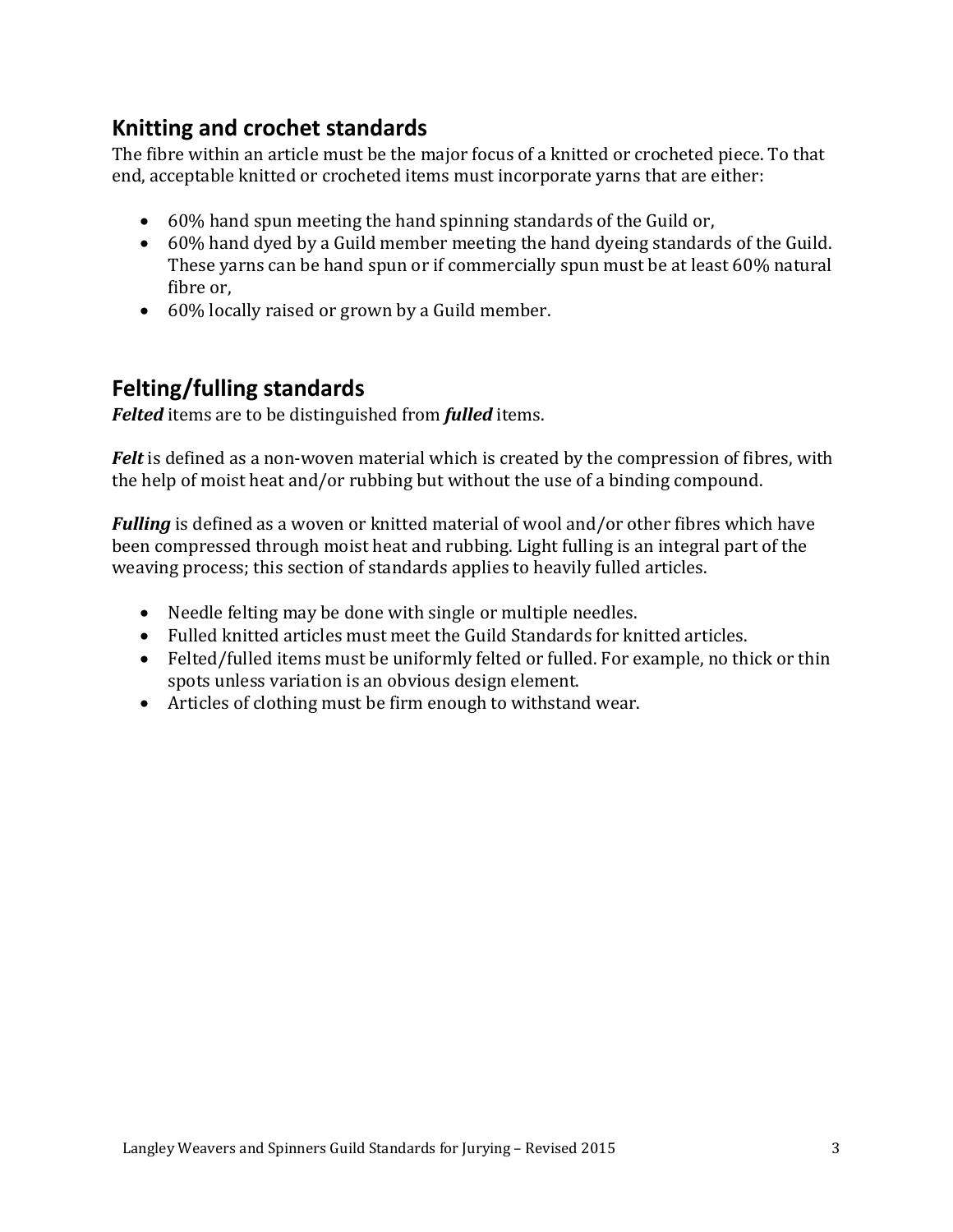# **The process of jurying**

The Standards and Jury Committee's duties are outlined in the Standing Rules. Members are reminded that all items for Guild sponsored sales and exhibitions are first to be juried to ensure that they meet the above Standards.

Any member who wishes to ensure that their work is acceptable may request a review by the Committee at any Guild meeting. A member may also request an informal critique of their work from the Committee if they are unsure that it meets the above Standards.

In the case of Christmas ornaments or other small items, it is advised that a sample of each different ornament or small item be submitted to the Committee before making a quantity of them for sale.

In the case of pre-packaged items, for example gift sets, the items to be juried must be presented to the Committee before they are packaged.

Items which have been juried and accepted for sale may be submitted for sale for three consecutive years. Members are responsible for keeping records of jury dates of their own sale items.

Juried items that, in the opinion of a quorum of the Committee, have not met the above Standards will be returned to the submitter with an explanation of the reasons for refusal. Items refused may be corrected and resubmitted for jurying.

Final decisions on a juried item rest with the Committee Chair and three committee members. 

#### **Artisan sale guidelines**

Members of the Guild acknowledge that the Artisans' Sale is held annually both as a benefit to members and as a fundraiser for the Guild. Funds are raised primarily through the entrance fees, the silent auction, and local artisanal vendors. Other fund raising ideas, such as charging a commission may be introduced by approval of the membership.

As this is our main fund raiser, every Guild member is encouraged to participate in this effort. Members who wish to sell items in the Artisans' Sale are responsible for the following: 

- Providing item(s) for the silent auction or door prize (this can include non fibrerelated items). Participation in a group effort, for example a blanket, is acceptable.
- Participating in the running of the Sale, for example in set-up, take-down, cash desk, demonstrating, or sales assisting.
- Acknowledging that the Guild is not responsible for loss of property displayed and/or offered for sale.